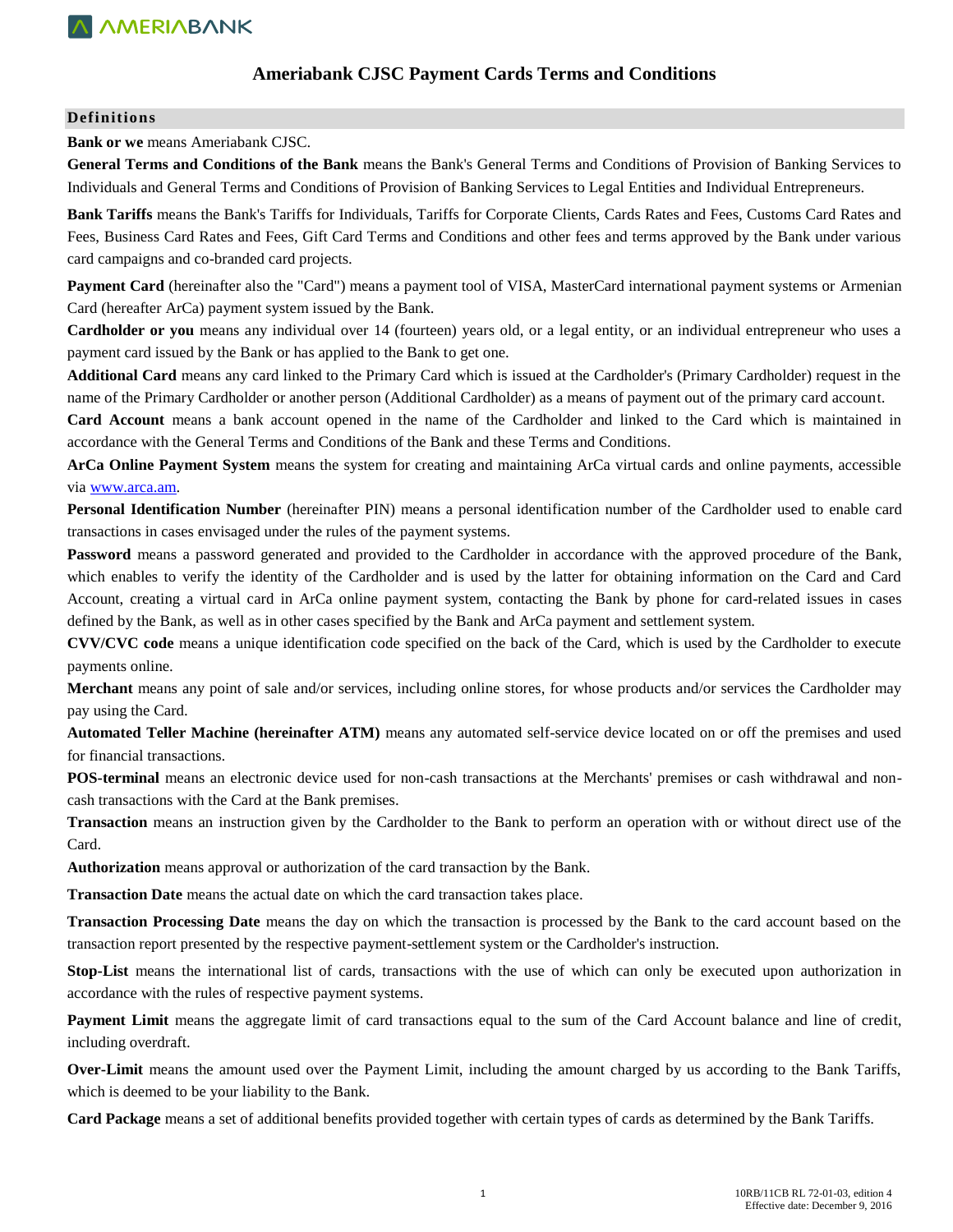Loyalty Point means each of the points accrued to the cards issued to individuals in accordance with the terms and conditions of loyalty program, which may be used to get certain Bank services or a 100% discount on the service fee under some of the Bank products.

**Statement** means a report issued by the Bank to the Cardholder showing the transactions through the Card Account (both Primary and Additional Card).

**Written or in Writing** means a way of submitting an instruction or information to the Bank through a document signed by the Cardholder or otherwise authorized by the Cardholder in a way that has been agreed between the latter and the Bank in advance (online/mobile banking, phone banking, etc.).

**Armenia** means Republic of Armenia.

**NKR** means Nagorno Karabakh Republic.

#### **1. General Provisions**

- 1.1. Payment Card Terms and Conditions of the Bank (hereinafter the "Terms and Conditions") regulate the relationships between you and us during issuance and service of the Card by us and use of the Card by you.
- 1.2. We provide the Card to you based on a properly completed application-agreement form (hereinafter "Application-Agreement") whereby you confirm that you accept these Terms and Conditions.
- 1.3. Any and all instructions of the Cardholder for change or modification of the terms directly specified in the Application-Agreement should be submitted on the approved template of the Bank. All such changes and modifications shall supersede any and all previous instructions related to the same subject matter. For the purposes of the Terms and Conditions, the instructions, submitted under the Application-Agreement, and the specified terms shall be applicable as amended and modified.
- 1.4. These Terms and Conditions should be read together with the General Terms and Conditions of the Bank. Furthermore, any and all relations between you and the Bank not regulated by these Terms and Conditions shall be regulated by the General Terms and Conditions of the Bank, the Bank Tariffs, binding legal contracts between you and the Bank and the legislation of Armenia. Where not regulated by the legislation of Armenia, such relations shall be regulated by customary business practices.
- 1.5. Fees and (or) agreements for specific card types, card campaigns and co-branded projects may apply further to these Terms and Conditions and set out provisions or limitations different from those herein contained.
- 1.6. Any cash flows driven by the use of the Card, including loan proceeds (credits, debits), and use of cash and non-cash funds shall be regulated by these Terms and Conditions, as well as the rules and terms defined by ArCa, VISA and MasterCard payment systems.
- 1.7. We shall maintain a Card Account to process the transactions with the Card and Additional Card(s), if any.
- 1.8. The Card Account shall be opened in the name of the Primary Cardholder.
- 1.9. Card Accounts may be opened in Armenian drams, US dollars or euros.
- 1.10. You are required to have a current account in Armenian drams to be eligible for a Card.
- 1.11. The Card shall be valid up to the last day of the month indicated on the front of the Card.
- 1.12. The Card is at all times the property of the Bank and should be returned to us upon request.
- 1.13. The Card may not be used for illegal purposes.
- 1.14. We shall not be held liable for any damage or loss you may suffer due to Card Transactions resulting in breach of the rules and requirements herein contained, or use, provision or disclosure of the Card, PIN, password or information embossed on the Card (Card number, CVV/CVC, validity date) to the third parties.
- 1.15. You agree that in case a Card Package is provided to you together with the Card, we may provide your personal data (name, date of birth, ID details, contact data), without any prior notice to you, to the providers of the services included in the Card Package.
- 1.16. You (unless you are a holder of gift and business cards) participate in AYO card program (the "Program"), under which you are entitled to cashback (partial refund of the money spent by you) on noncash payments made at the merchants partnering with the Program. The Program is implemented by Best Card LLC in accordance with the Terms of Participation in AYO Program available at Best Card LLC website [\(www.ayocard.am\)](http://www.ayocard.am/). Hereby you agree to join the Terms of Participation in AYO Program which constitute a public offer. You acknowledge that by accepting these Terms and Conditions you also accept that public offer.
- 1.17. For any Card-related inquiries you wish to address by phone, please call (+374 10) 56 11 11, available 24/7.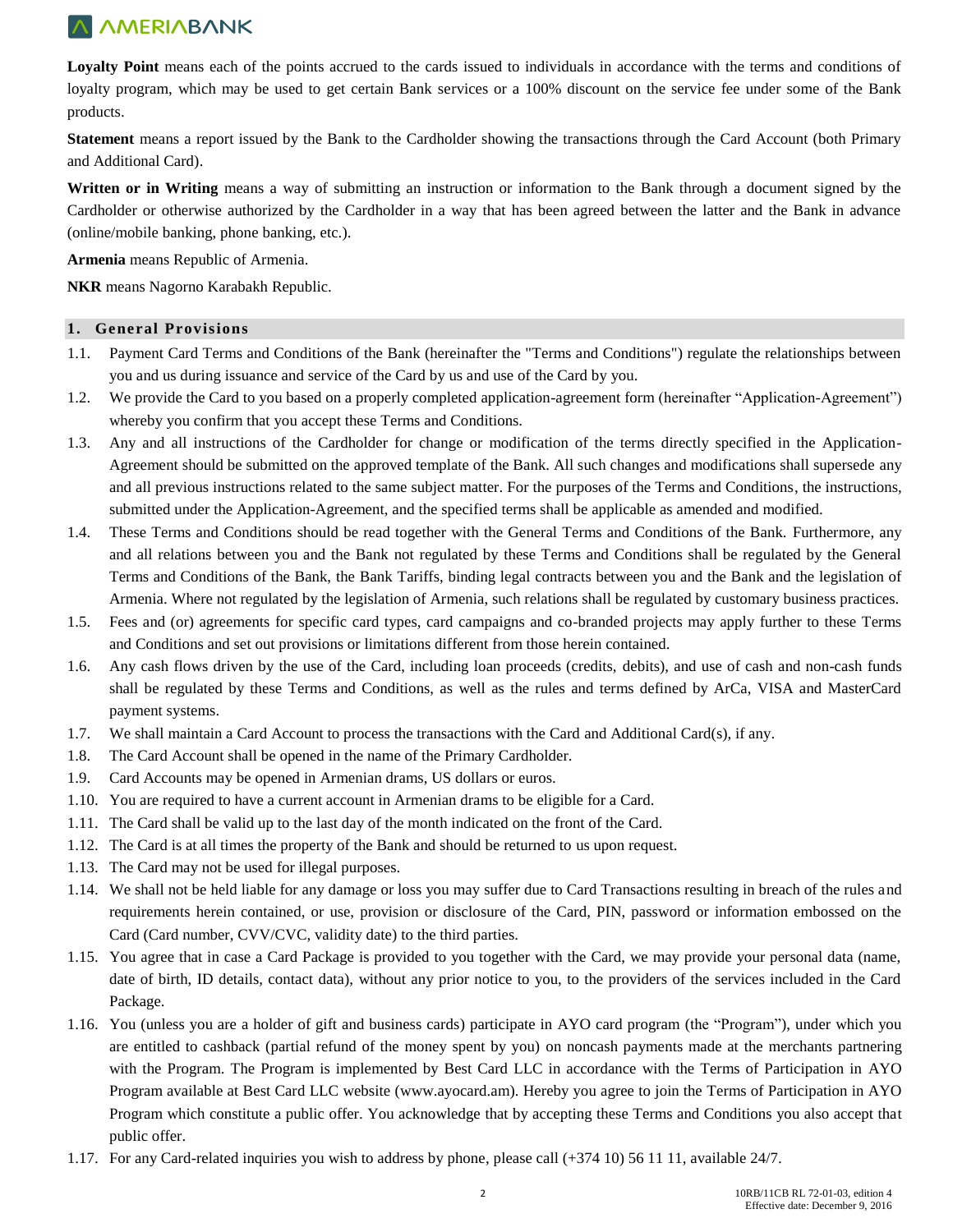- 1.18. After expiry of the Card validity term the Card shall be reissued by us subject to the then-current tariffs and terms of the Bank unless you notify us in writing about your intention to terminate the Card at least 10 (ten) days prior to the expiry date, or your Card has been blocked, or you have liabilities to the Bank deriving from the use of the Card, or we have decided not to reissue the Card.
- 1.19. The first PIN will be issued to you by the Bank. At your choice, you may further change it at the ATM with a relevant functionality. For this purpose, you should enter your existing PIN and the new PIN. While changing the PIN-code, please follow the safety rules of the Bank that are published on our website or have been otherwise made available to you.
- 1.20. If you forget your PIN, we will reissue the Card upon your written request, charging the fee defined in the Bank Tariffs.

### **2. Card Issuance**

- 2.1. You will receive your Card and PIN in separate sealed envelopes.
- 2.2. The Card (or the reissued Card, as relevant) and PIN shall be provided to you in a manner defined between you and us in advance (either in person or by postal delivery).
- 2.3. The process of delivering the Card and PIN will take 2 (two) business days upon your application date if the Card is delivered at the head office or any of the Yerevan-based branches, and 7 (seven) business days if the Card is delivered at the premises of other Armenia- or NKR-based branches. The Card may be delivered to you in shorter term subject to the Bank Tariffs. If the Card and PIN are delivered to you by postal service, the delivery period shall depend on the terms of the postal service providers.
- 2.4. Once you receive the Card and PIN, please check that the envelope has not been tampered with or compromised, the Card and PIN are inside the envelope, match your application and the embossed data are correct. If there are discrepancies, contact us immediately.
- 2.5. If you haven't received the Card within 60 (sixty) days following Card application or reissuance, we shall have the right to close the Card and destroy it.
- 2.6. If you have chosen Card delivery by a postal/courier service, the Card and PIN will be delivered to you by two different service providers or couriers.
- 2.7. We will charge you for the Card and PIN delivery in accordance with the Bank Tariffs.
- 2.8. If the Card and/or PIN cannot be delivered to you at the designated postal address, the Card and PIN envelops will be returned to us and retained until demanded.
- 2.9. After you have received the Card by postal/courier delivery, you should call the Bank to activate it. If you fail to contact the Bank to activate the Card within 6 (six) months after delivery, the Bank shall be entitled to close the Card.
- 2.10. The Card shall be activated within the following terms upon receipt of the Card and PIN by the Cardholder:
	- 2.10.1. 1 (one) business day if provided to the Cardholder on the Bank premises,
	- 2.10.2. 1 (one) business day after the Cardholder contacts us and we verify the Cardholder's identity in a proper manner, if the Card is delivered by a postal/courier service.
- 2.11. The validity period of the Card shall be as follows below:

| ArCa Classic | Cirrus Maestro/ | MasterCard Standard/ | MasterCard Gold/ | MasterCard Platinum/ | MasterCard Business/ |
|--------------|-----------------|----------------------|------------------|----------------------|----------------------|
|              | Visa Electron   | Visa Classic         | Visa Gold        | Visa Platinum        | Visa Business        |
| years        | l years         | 4 vears              | 4 years          | vears                | vears                |

The validity period of any additional card issued under each type of the card shall be consistent with the relevant validity periods specified above.

#### **3. Card Use and Security Rules**

- 3.1. You should sign in the designated field on the back of the Card immediately upon receiving it. Absence of signature or its mismatch shall be a legal basis for rejection of card transaction or confiscation of the Card.
- 3.2. The Card may be used at ATMs, cash withdrawal centers and merchants through terminals and other devices the screens of which or the adjacent territories display information on the service of cards,
	- 3.2.1. such as cash withdrawal, cash deposit, utility payments, etc.,
	- 3.2.2. and symbols of the respective payment systems (ArCa, VISA, MasterCard, etc.) certifying that your Card can be accepted at that particular ATM or merchant.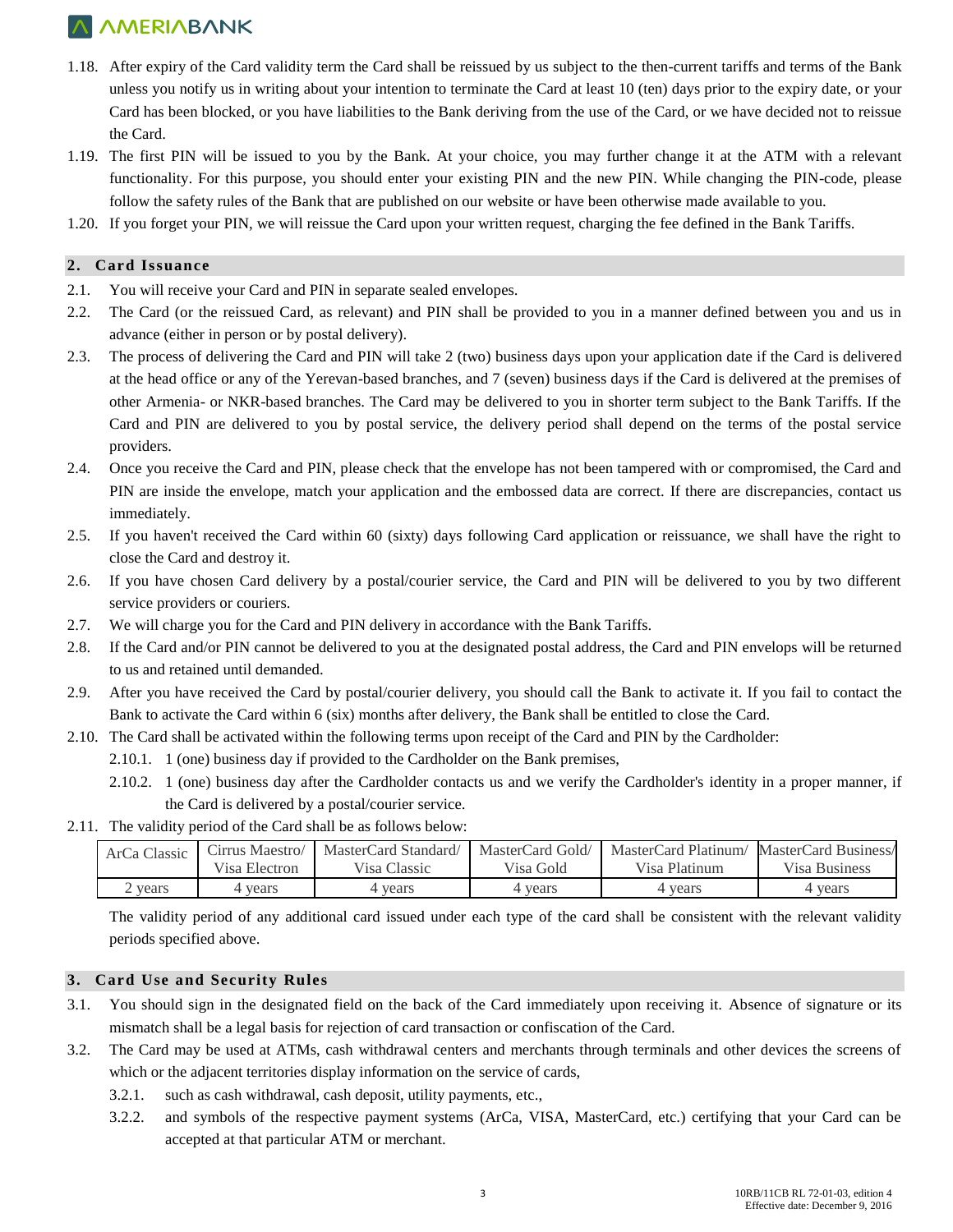- 3.3. You solely shall bear all risks of using the Card, PIN and password.
- 3.4. You may not make the Card, PIN and password available to a third party. You should take all precautions to ensure that the Card, PIN, password and the information embossed on the Card are not readily visible or otherwise accessible to other people.
- 3.5. Never write the PIN on the Card or keep the PIN record and the Card together.
- 3.6. You should enter your PIN only if required to complete the transaction with that particular type of Card through the device you use at that time. The PIN is not required for online payments via Internet (online stores).
- 3.7. Never provide (enter) your PIN while paying via Internet (online stores). If you have disclosed your PIN in an online store, immediately terminate the transaction and contact us to block the Card.
- 3.8. When you enter your PIN-code, please make sure it is not visible to other persons and not recorded by cameras.
- 3.9. Watch closely during the transactions you make at leisure and entertainment facilities. It is recommended that you do not entrust your Card to other persons and do not allow use of the Card out of your sight.
- 3.10. Do not use ATMs, cashing devices and POS-terminals you find suspicious or not reliable, or devices the card readers, keyboard or cash dispensing holes of which are connected to foreign devices, conductors, adhesive tape, etc.
- 3.11. When making online payments, etc., you should give preference to secure payment websites. Online gambling casinos and betting websites are considered the most risky channels.
- 3.12. After three successive incorrect entries of the PIN the Card will be blocked and/or swallowed by the ATM. The Card may be swallowed by the ATM if you don't take it within 20 (twenty) seconds after it pops out, as well as if there are technical problems with the ATM or if the Card is damaged.
- 3.13. If the ATM does not return the Card after the transaction, but the ATM screen and the receipt do not display the seizure notice, you should immediately call us and make sure that the Card has been blocked. Otherwise the Card should be immediately blocked.
- 3.14. To receive the retained Card back, please contact the Bank. The retained Card shall be returned to you within the following terms:
	- 3.14.1. 2 (two) business days if the ATM is on the premises of our head office or any of the Yerevan-based branches
	- 3.14.2. 4 (four) business days if the ATM is situated in any Armenian or NKR town where the Bank has a branch
	- 3.14.3. 10 (ten) business days if the ATM is situated in any other town or place where the Bank doesn't have a branch
	- 3.14.4. If your Card has been retained by the ATM of another bank, we will return it to you on the day we receive the Card from the respective bank.
- 3.15. To the extent permitted by law, we shall not be held liable for any direct or indirect losses you may incur through failure or malfunctioning of ATMs, POS-terminals or merchants unless the following conditions are in place at the same time:
	- 3.15.1. The Bank is at fault.
	- 3.15.2. Failure or malfunctioning occurred during working hours of the Bank.
	- 3.15.3. You have visited the head office or any branch of the Bank to withdraw cash available on the Card but were refused the service.

In any case, our liability shall be limited to the actual (direct) loss caused to you.

- 3.16. In case of unauthorized use of the Card or such threat, notify the Bank immediately and request to block the Card.
- 3.17. To improve security of the Card, upon your request we may send you an SMS-alert each time you perform a card transaction. The service is subject to the Bank fees. SMS-alerts are aimed to boost your chances of preventing fraudulent use of the Card. The Cardholders receive SMS-alerts about all transactions and can immediately report to the Bank any suspicions of fraud thus preventing further illegal use of the Card.
- 3.18. If you have enrolled for an SMS-notification service or if you access other Bank services (including USSD service) via your mobile phone, please inform the Bank promptly about any change in your mobile phone number available in our records. Hereby you agree that if your information becomes known to third parties through you failing to inform us about changes in your phone number, such action shall not be considered disclosure of banking secrecy. The Bank shall not be held liable if the information stored on your mobile device or obtained via it has become known to other people due to access to your phone.
- 3.19. You may make all Card-related settings by yourself (via self-service devices or other distant banking channels (SMS, USSD, online/mobile banking)), which shall be considered your written instruction to the Bank and to the payment organization servicing your card.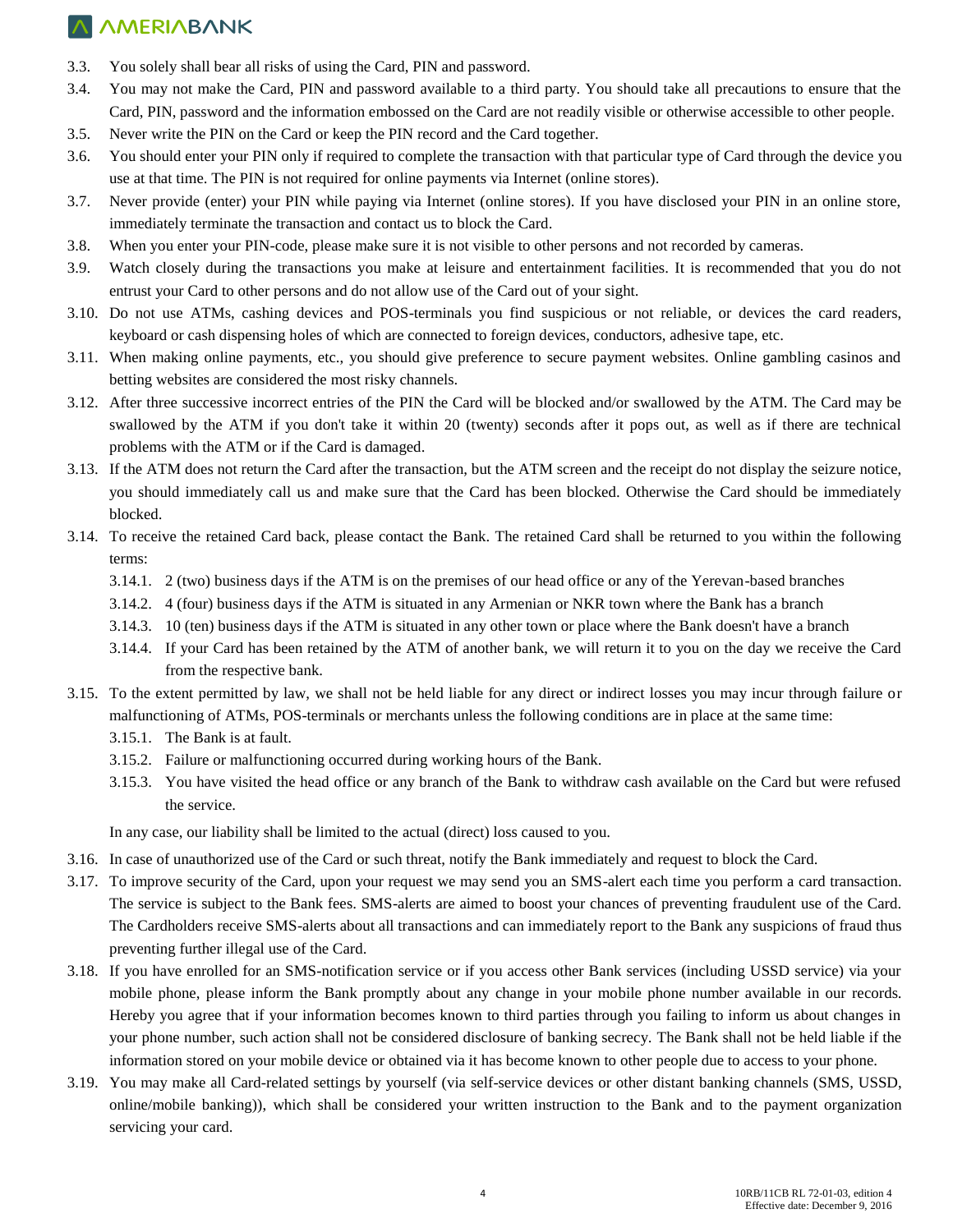- 3.20. Upon receipt of an SMS-alert you should check the transaction amount and status (executed, rejected, etc.). If you suspect fraud, promptly contact the Bank to block the Card.
- 3.21. If you pay online at the websites displaying "VBV/Secure code" logo aimed to increase security of the Card transactions over the Internet, you will have to enter a one-time password you will receive during every such transaction in an SMS sent to your mobile number available in the Bank records. We shall not be held liable if you don't receive an SMS due to any technical or other issue not related to the our operations, which may result in failure of any of your operations.
- 3.22. To further improve the security of your card transactions, we shall be entitled to change the card transaction and/or authorization procedure by requiring identification codes (one-time passwords, etc.) which will be made available to you either by texting to your mobile number, sending to your email or through other means (token, mobile app, etc.).
- 3.23. To protect yourself against fraudulent transactions, you may at any time during the validity period of the Card set transaction limits depending on the type or geographical coverage of card transactions. The limits shall be applicable only to transactions subject to authorization and shall be effective during the period specified by you.
- 3.24. For security considerations the Bank can prohibit or restrict card transactions in higher-risk countries.
- 3.25. We may suspend service of your Card if we have good reason to suspect that the transactions with your Card are fraudulent. Such suspension will be lifted once we receive enough evidence of the authenticity of transactions or sufficient clarifications.
- 3.26. In case of Card closure (cancellation or expiry of the validity period) you must return the Card to the Bank. If for any reason you are unable to return the Card but you have it with you, you should destroy it by cutting through the magnetic stripe and the chip. We shall not be liable for any transactions made with your Card as a result of your failure to return the Card to us.

### **4. Card Loss, Theft or Unauthorized Use**

- 4.1. If the Card has been lost, stolen or used without authorization (or you have such suspicion), please notify us or ArCa Processing Center immediately by any of the means below:
	- 4.1.1. the number specified on the Card, or
	- 4.1.2. (+374 10) 56 11 11, the Bank's 24/7 helpline, or
	- 4.1.3. (+374 10) 59 22 22 (ArCa Processing Center), or
	- 4.1.4. emailing us to [cardsupport@ameriabank.am](mailto:cardsupport@ameriabank.am), or
	- 4.1.5. online banking system of the Bank during our open hours, or
	- 4.1.6. visit to our head office or any branch during our open hours
- 4.2. We will block the Card following your notification of the Card loss, theft or unauthorized use (such suspicion).
- 4.3. The verbal notice of the Card loss, theft or unauthorized use (such suspicion) should be confirmed in writing within reasonable time frames. The Bank shall be deemed duly notified upon receipt of the written notice.
- 4.4. You solely shall be liable for any and all card transactions performed before the loss, theft or unauthorized use of the Card (such suspicion) has been reported to us.
- 4.5. You shall also be liable for the card transactions performed after reporting the loss, theft or unauthorized use of the Card (such suspicion) to us, if such transactions don't require authorization (including over the Internet). To enable chargeback claims under the transactions not requiring authorization, we will place your Card in the Stop-List upon your request within the terms defined by respective payment system. The service is subject to the Bank Tariffs.
- 4.6. The Cardholder shall indemnify the Bank against any losses and damages it may suffer due to the Cardholder's failure to notify the Bank of the Card loss, theft or unauthorized use, as well as due to misuse of the Card by the third parties before notifying the Bank.
- 4.7. We recommend renewing the Card in case of its loss, theft or unauthorized use. If you wish to continue using your compromised Card, you should request the Bank to unblock it. In such cases, any and all liability for the damages and losses you may incur due to the use of the compromised Card shall be borne solely by you.

#### **5. Card Transactions**

- 5.1. Unless there are restrictions on the card transactions defined by any Card-specific terms and conditions, rates and fees and/or agreements, you may perform the following card transactions:
	- 5.1.1. deposit cash into the Card via cash-in machines or at our premises
	- 5.1.2. withdraw cash from the Card via cash-dispensing ATMs or POS-terminals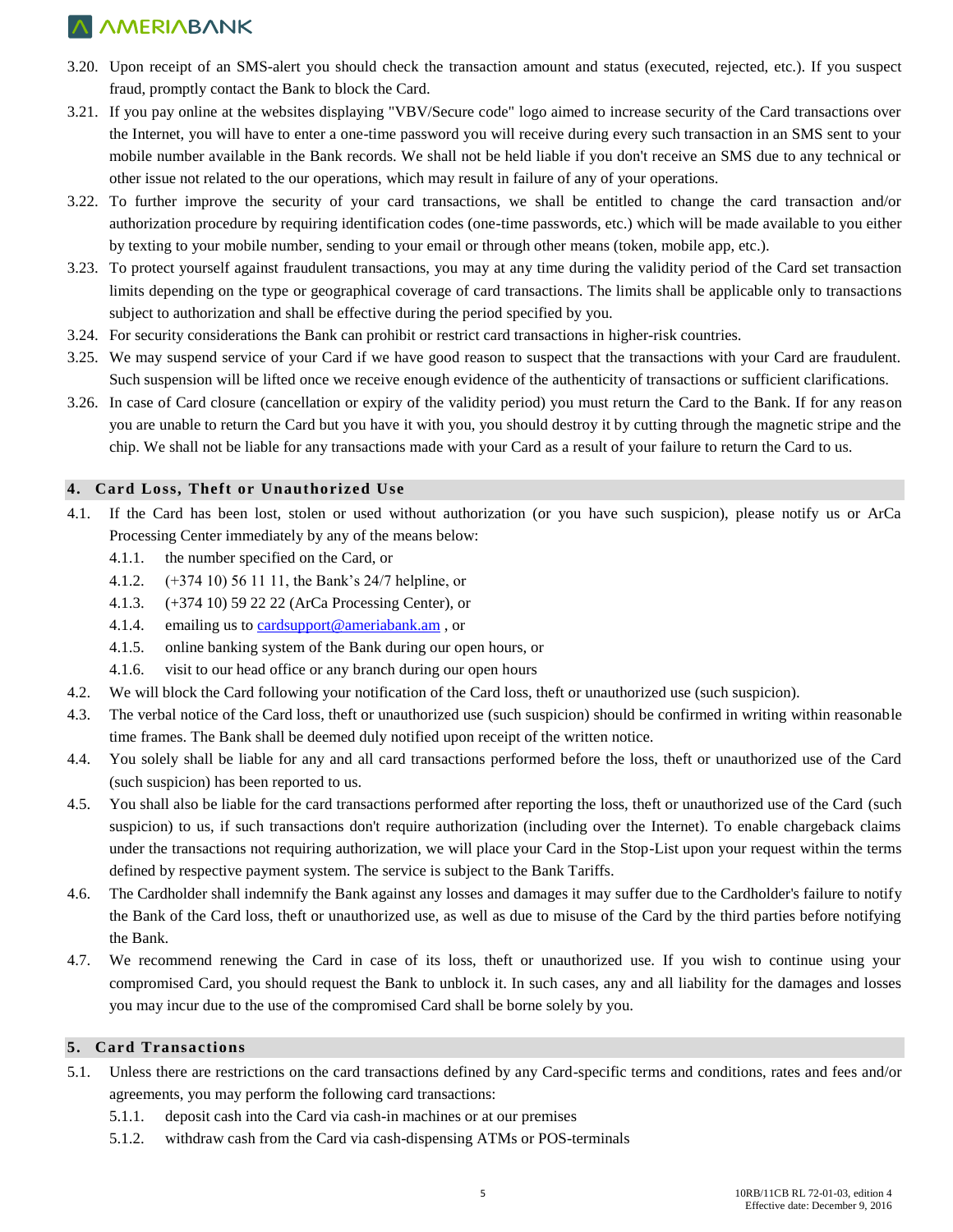- 5.1.3. make money transfers via ATMs, at banks, as well as via distant banking systems and ArCA online payment system
- 5.1.4. pay for goods and services purchased from various merchants (including online stores), without cash
- 5.2. The amount you deposit into your Card through the Bank teller, or by a transfer from a Bank account (other than card accounts) to your Card Account will become available to you within 10 (ten) minutes provided there are no technical or software issues at ArCa Processing Center.
- 5.3. Card-to-card transfers via ATMs or ArCa Processing Center are normally completed within 5 (five) minutes provided there are no technical or software issues at ArCa Processing Center.
- 5.4. We will execute your payment orders within the terms defined in the Bank Tariffs.
- 5.5. As a rule, all transfers from card or other bank accounts become available to the Cardholder within the following terms:
	- 5.5.1. before 12:30 p.m. if the amount was received before 11:00 a.m. of the same business day
	- 5.5.2. before 4:30 p.m. if the amount was received before 3:00 p.m. of the same business day
	- 5.5.3. before 6:30 p.m. if the amount was received in the period from 3:00 to 5:00 p.m. of the same business day
- 5.6. The amounts deposited into the Card Account via cash-in machines are activated on the account with immediate effect and normally processed to the account on the next business day. Cash-in ATMs may process deposit transactions with any Card of ArCa payment system irrespective of the currency.
- 5.7. Possibilities and restrictions of cash deposit ATMs with regard to the transaction amount, face value of the banknotes etc., are defined by the machine service providers and/or payment systems and normally displayed on the ATM for your reference.
- 5.8. The transaction amount will be debited to the Card immediately and processed to the Card Account within the following terms:
	- 5.8.1. next business day if the transaction was performed via ArCa system
	- 5.8.2. 2-3 days if the transaction was processed outside ArCa system
- 5.9. The Bank shall not be liable for any losses and damages you may incur due to interrupted or late activation of the amount on your Card Account. In particular, in the event of technical issues or on the first business day of each month it might take longer than the defined term to activate transaction amounts on your account.
- 5.10. Maximum cash withdrawal limit and maximum number of card transactions per day are defined in the Bank Tariffs. If you wish to withdraw an amount above the defined cash withdrawal limit, you should contact us and file a relevant application.
- 5.11. Daily amount withdrawn from the ATMs of Armenia-based banks may not be above AMD 500,000 (five hundred thousand).
- 5.12. We may suspend your card transactions (block the Card) at our sole discretion in any of the cases below:
	- 5.12.1. we have information or good reason to believe that the card transaction is not authentic or the Card is being misused
	- 5.12.2. you have outstanding liabilities to us
	- 5.12.3. in other cases defined in the General Terms and Conditions of the Bank
- 5.13. The blocked Card shall be unblocked by us on the same business day when we receive your written request to do so, unless otherwise envisaged under these Terms and Conditions and the General Terms and Conditions of the Bank. If the Card had been blocked at the initiative of the Bank, we shall lift the block on the same day when the reasons for Card blocking are discharged, unless otherwise envisaged under these Terms and Conditions and the General Terms and Conditions of the Bank.
- 5.14. Accrual and charging of Card service fees shall continue during the block period.
- 5.15. Any transaction verified as a transaction with the use of your Card shall be deemed your liability.
- 5.16. The card transaction and the chargeback transaction shall be deemed two different transactions and both shall be shown on your account Statement.
- 5.17. You may obtain duplicates of card transaction proofs at the Bank subject to our Tariffs.

#### **6. Fees and Charges**

- 6.1. You will pay us Card service-related fees specified in the Bank Tariffs unless there is other arrangement between you and us.
- 6.2. The first annual service fee shall be due upon ordering the Card while all the other payments shall be due in advance as prescribed under the Bank Tariffs.
- 6.3. If card transactions or service fees go beyond your Payment Limit, your Card Account will be overdrawn, and you will pay an over-limit fee subject to the Bank Tariffs.
- 6.4. We shall charge any and all Card service and other related fees, including the over-limit amounts and over-limit fee, all amounts payable, without further notice to you or payment instruction on your side. The amounts first shall be charged to your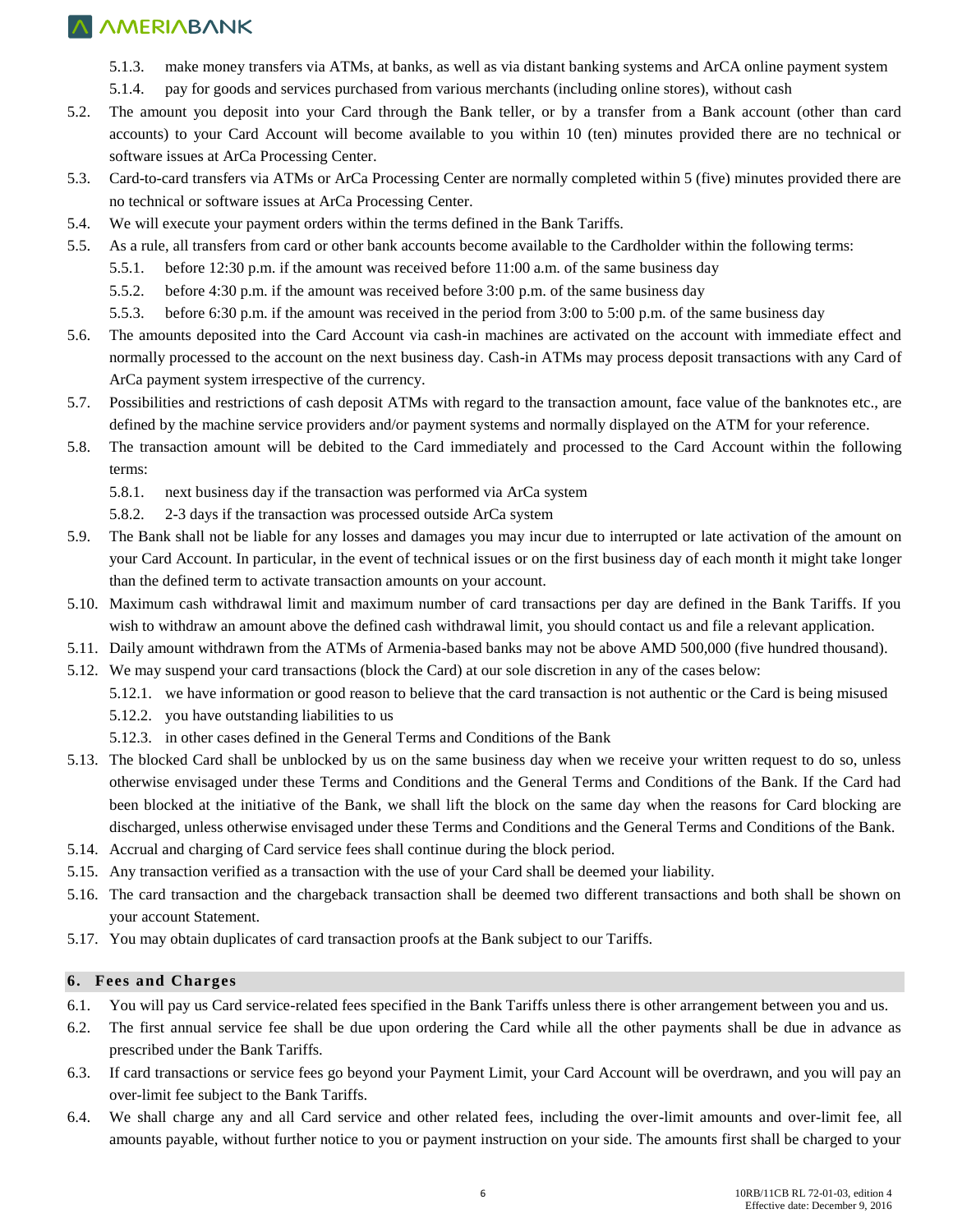Card Account, then to your other accounts with the Bank if there are no sufficient means on your card accounts. Furthermore, you should make sure that there are sufficient funds on your bank accounts at all times to make the payments specified in this clause.

- 6.5. Any amounts of canceled transactions refunded to you by the Merchant shall be charged back to your card account after deduction of the chargeback fees (if any). Irrespective of whether or not the amount of canceled transaction was charged back to your account you shall fully repay your liability to the Bank arising out of such transaction.
- 6.6. We shall not be held liable for any fees for services imposed on you and charged to your card account by the Merchant.

### **7. Currency Exchange**

- 7.1. You may perform card transactions both in the Card and a different currency.
- 7.2. If you make a transaction in a currency other than the currency of your Card, it will be converted into the Card Account currency for processing purposes.
- 7.3. In case of foreign currency-denominated Cards, all commissions and fees in the local currency shall be charged to your account after conversion at the average market exchange rate declared by the Central Bank of Armenia.
- 7.4. We shall not be held liable for any losses you may suffer due to the difference caused by the exchange rates used during conversion.
- 7.5. All amounts of the transactions made via ArCa payment system, as well as amounts of USD and euro-denominated transactions made via VISA and MasterCard payment systems shall be converted and processed into your Card Account at the exchange rates set by the Bank on the transaction processing date.
- 7.6. Amounts of transactions denominated in a currency other than USD or euro, made via VISA or MasterCard payment systems, shall be converted into USD at the exchange rates set by VISA or MasterCard payment systems on the day preceding the transaction processing date (please note, that VISA also charges a fee equal to 2 (two) percent of the transaction amount), then the amounts shall be converted into your Card currency at the exchange rates set by the Bank on the day preceding the transaction processing date.

#### **8. Statements**

- 8.1. Unless otherwise required by applicable regulations, before the 15th day of the month following the billing period, we will provide to you an account Statement at the frequency and in a manner defined by the legislation or Armenia and/or determined between you and us in advance. The Statement can be withheld in cases defined by the legislation of Armenia.
- 8.2. If you don't dispute the Statement during thirty (30) days after the statement date, it will be deemed accepted by you. If you inform us about your disagreement with Statement entries within the defined term in writing, we shall handle your claim and provide you a complete response within 90 (ninety) days after receiving your claim. Any claims received after the specified period will be handled in accordance with the Armenian legislation, procedures defined by ArCa, VISA and MasterCard payment systems and/or our internal regulations.

### **9. Disputing**

- 9.1. If you have any objections or disagreement with regard to the card transactions, you may file a chargeback application with us not later than within 30 (thirty) days following receipt of the Statement. You should enclose supporting documents together with the application and any other information we may reasonably request.
- 9.2. You may also file a chargeback application if the transaction you made at the Merchant has been canceled but the Merchant failed to return the amount of the canceled transactions within the set period or within the terms below:
	- 9.2.1. 10 days upon transaction cancellation if the transaction was made in Armenia
	- 9.2.2. 30 days if the transaction was made in other countries
- 9.3. We shall not be liable for your card transactions, however, we'll use our best efforts to help you in resolving the issue. Failure to resolve the issue shall not release you from your liabilities to the Bank.
- 9.4. Disputing of transactions made at Merchants shall not be considered a compliant or a claim against the Bank and our actions shall be limited to intermediation and facilitation only.
- 9.5. If the investigation shows that you did make the disputed transaction or the transaction is a result of breach of Card rules, you will be charged a fee pursuant to the Bank Tariffs.
- 9.6. We will respond to your chargeback application within the following terms: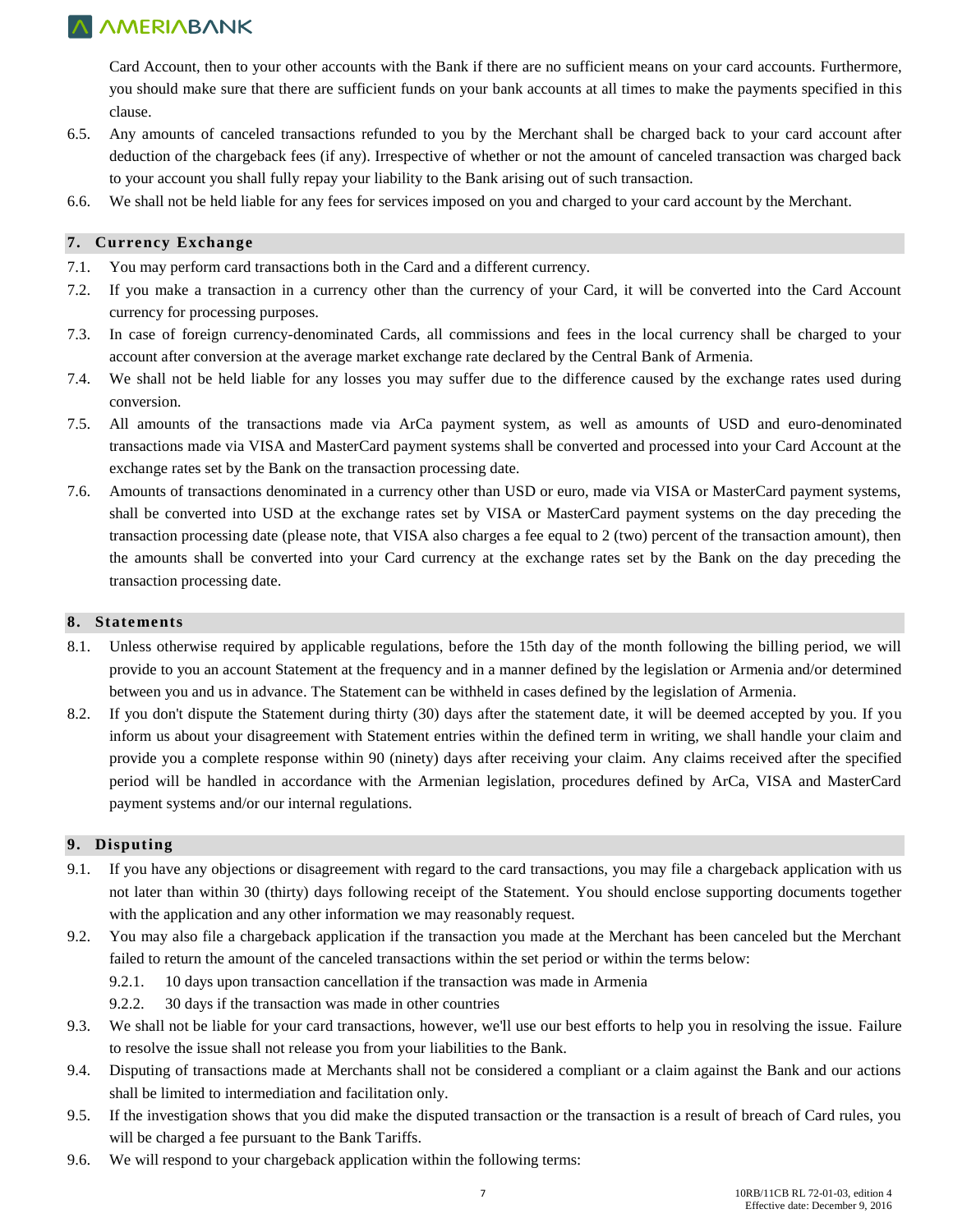- 9.6.1. 40 (forty) days upon receipt of the application if the transaction was made via ArCa payment system
- 9.6.2. 60 (sixty) days upon receipt of the application if the transaction was made via international payment systems
- 9.6.3. 10 (ten) business days upon receipt of the application for cash withdrawal or cash deposit transactions via our ATMs (if the ATM hasn't dispensed the cash, but the amount was debited to your account; or you have loaded cash into your Card but the amount was not credited to your account)

### **10. Additional Card**

- 10.1. The Cardholder (Primary Cardholder) may request the Bank to issue Additional Cards linked to the Primary Card in the name of the Primary Cardholder or another person.
- 10.2. The type of the Additional Card may differ from that of the Primary Card but it should be of the same or lower grade.
- 10.3. Any Additional Card linked to a credit Card shall be a credit Card, too.
- 10.4. No separate password will be required for the Additional Card. All Additional Card transactions requiring entry of a password should be performed by the Primary Cardholder using the password of the Primary Card.
- 10.5. If the Additional Card is delivered by a postal/courier service, the Primary Cardholder should contact the Bank to confirm receipt of the Card and PIN in the manner described in these Terms and Conditions.
- 10.6. All transactions with the Additional Card shall be processed to the Primary Card Account.
- 10.7. Total transactions with the Primary and Additional Cards should not exceed the Payment Limit of the Primary Card.
- 10.8. The Primary Cardholder may assign a separate monthly Payment Limit to each Additional Card.
- 10.9. All liabilities deriving from the use of the Primary and Additional Cards shall be deemed the Primary Cardholder's liability to the Bank.
- 10.10. Upon expiry of the validity period of the Additional Card, we will reissue the Additional Card in accordance with these Terms and Conditions. We may provide the reissued Additional Card to the Additional Cardholder without any notice to the Primary Cardholder.
- 10.11. Additional Cardholder must notify us about death, incapacity, insolvency or bankruptcy of the Primary Cardholder and not use the Card if such circumstances have become known to him/her.

### **11. Card Closure**

- 11.1. Subject to these Terms and Conditions and approved internal regulations and bylaws of the Bank, we have the right to terminate any and all card transactions (cancel the Card) and close your Card Account in the following cases:
	- 11.1.1. if you have outstanding liabilities arising out of the Card use, which were not paid by you within 30 (thirty) or more days upon receipt of the Statement showing such transactions
	- 11.1.2. if you have other outstanding liabilities to the Bank
	- 11.1.3. in case of decease or bankruptcy of the Cardholder, based on properly documented notice of such fact
	- 11.1.4. in other cases prescribed under the Terms and Conditions, our General Terms and Conditions and Armenian legislation
- 11.2. Whenever a Card is closed, all Additional Cards are closed, too.
- 11.3. In case of the Card closure you must return the Card and the Card Package, if any, to us.
- 11.4. If we close the Card at our initiative, we may request you to pay all outstanding liabilities you have to the Bank.
- 11.5. You have the right to cancel the Card and close the Card Account at your sole discretion, giving us prior written notice and paying all Card-related liabilities to the Bank in full.
- 11.6. The Additional Card may be closed both by the Primary Cardholder and the Additional Cardholder.
- 11.7. In case of termination of the Card and/or Card Package before the expiry date the charged service fee will not be refundable.
- 11.8. Card closure shall not terminate your outstanding liabilities to the Bank, including interest and penalties accrued.
- 11.9. In case of Card closure you will also be required to pay all dues under the transactions made before the closure date but reported to us after Card closure.
- 11.10. After 3 (three) business days upon Card closure and processing all Card-related transactions to your Card Account we will transfer the remaining balance on your Card Account to your other accounts with the Bank in the following order, depending on the availability of accounts:
	- 11.10.1. current account in the same currency